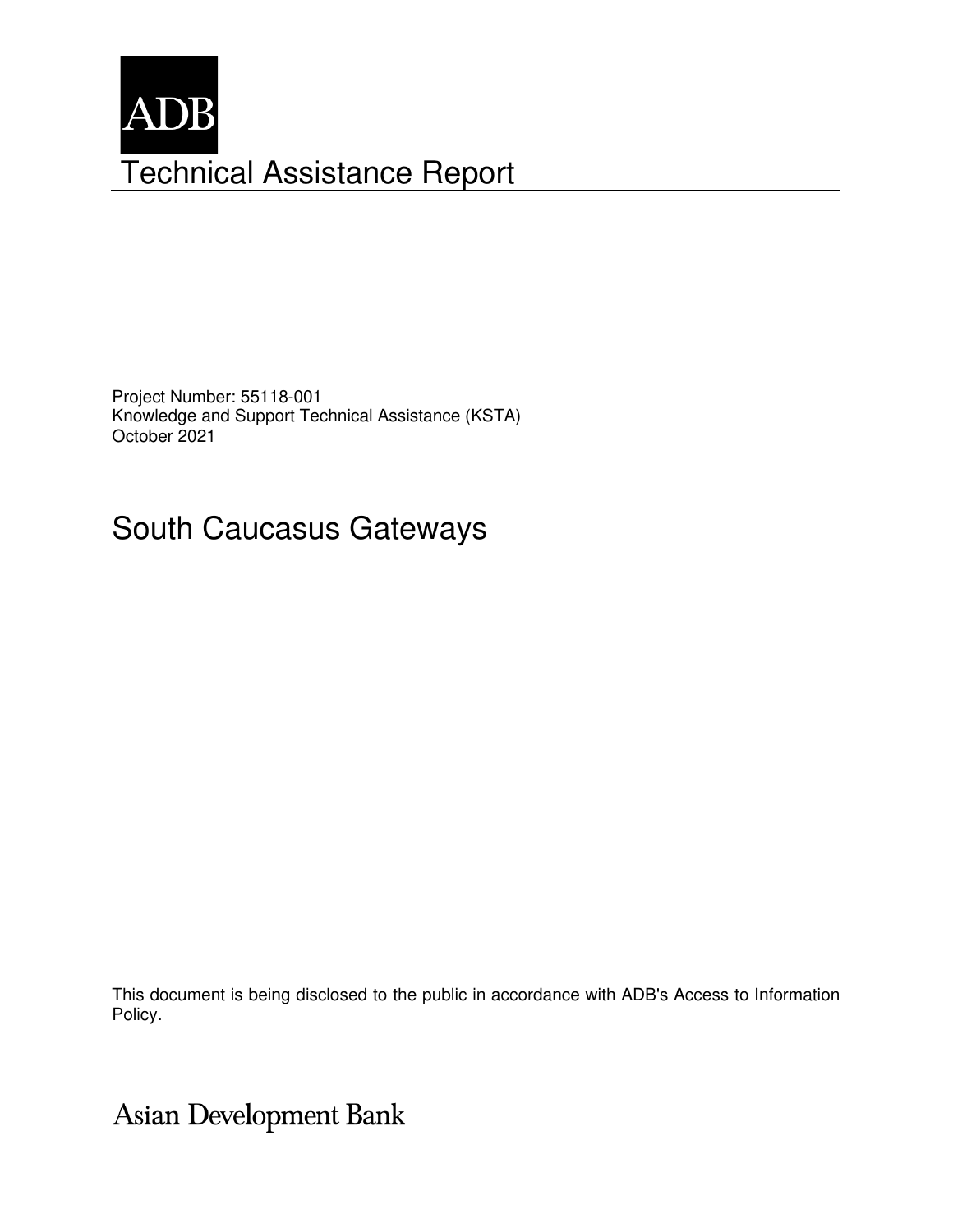#### **ABBREVIATIONS**

| ADB          |     | Asian Development Bank                       |
|--------------|-----|----------------------------------------------|
| <b>CAREC</b> | $-$ | Central Asia Regional Economic Cooperation   |
| COVID-19     |     | coronavirus disease                          |
| <b>SCRCA</b> |     | South Caucasus Regional Cooperation Approach |
| TA           |     | technical assistance                         |
| <b>TASF</b>  |     | <b>Technical Assistance Special Fund</b>     |

## **NOTE**

In this report, "\$" refers to United States dollars unless otherwise stated.

| <b>Vice-President</b>          | Shixin Chen, Operations 1                                                                                                        |  |  |  |
|--------------------------------|----------------------------------------------------------------------------------------------------------------------------------|--|--|--|
| <b>Director General</b>        | Eugenue Zhukov, Central and West Asia Department (CWRD)                                                                          |  |  |  |
| <b>Deputy Director General</b> | Nianshan Zhang, CWRD                                                                                                             |  |  |  |
| <b>Director</b>                | Alain Borghijs, Officer-In-Charge, Regional Cooperation and<br>Operations Coordination Division (CWRC), CWRD                     |  |  |  |
| <b>Team leaders</b>            | Carmela Espina, Senior Economics Officer, CWRC, CWRD<br>Kristian Rosbach, Economist (Regional Cooperation), CWRC,<br><b>CWRD</b> |  |  |  |
| <b>Team members</b>            | Lilia Aleksanyan, Economist, CWRC, CWRD                                                                                          |  |  |  |
|                                | Grigor Gyurjyan, Senior Economics Officer, Armenia Resident<br>Mission, CWRD                                                     |  |  |  |
|                                | Thomas Herz, Senior Transport Specialist, Transport and<br>Communications Division, CWRD                                         |  |  |  |
|                                | George Kiziria, Senior Project Officer, Georgia Resident Mission,<br><b>CWRD</b>                                                 |  |  |  |
|                                | George Luarsabishvili, Economics Officer, Georgia Resident<br>Mission, CWRD                                                      |  |  |  |
|                                | Guntur Sugiyarto, Principal Economist, CWRC, CWRD                                                                                |  |  |  |
|                                | Nail Valiyev, Senior Economics Officer, Azerbaijan Resident                                                                      |  |  |  |
|                                | Mission, CWRD                                                                                                                    |  |  |  |
|                                |                                                                                                                                  |  |  |  |

In preparing any country program or strategy, financing any project, or by making any designation of or reference to a particular territory or geographic area in this document, the Asian Development Bank does not intend to make any judgments as to the legal or other status of any territory or area.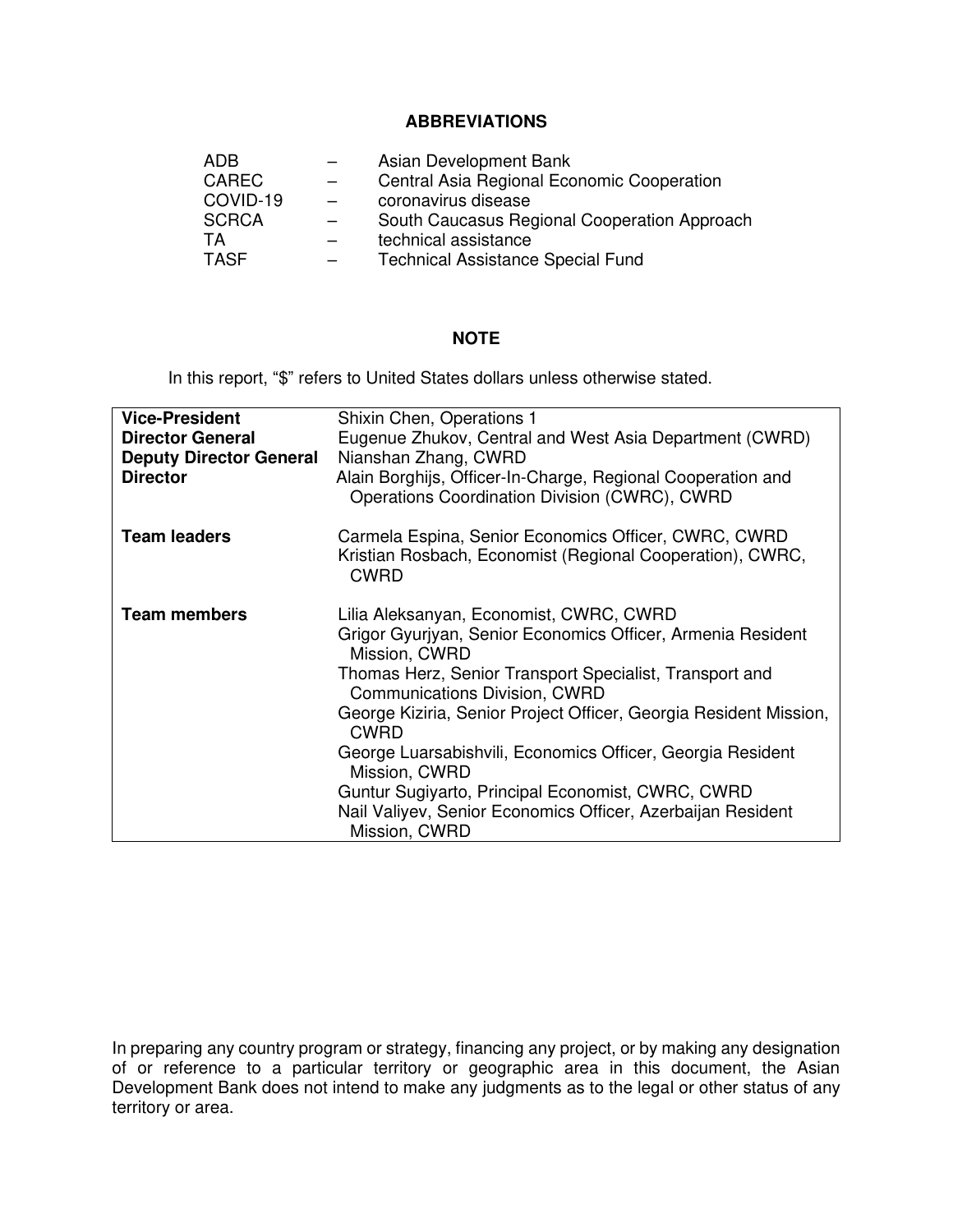## **CONTENTS**

|      |                                                                                                                                            | Page                                     |
|------|--------------------------------------------------------------------------------------------------------------------------------------------|------------------------------------------|
|      | KNOWLEDGE AND SUPPORT TECHNICAL ASSISTANCE AT A GLANCE                                                                                     |                                          |
| I.   | <b>INTRODUCTION</b>                                                                                                                        |                                          |
| ΙΙ.  | <b>ISSUES</b>                                                                                                                              |                                          |
| III. | THE TECHNICAL ASSISTANCE                                                                                                                   | 2                                        |
|      | Impact and Outcome<br>А.<br>Outputs, Methods, and Activities<br>В.<br>C.<br>Cost and Financing<br><b>Implementation Arrangements</b><br>D. | $\mathbf{2}$<br>3<br>$\overline{4}$<br>4 |
| IV.  | THE PRESIDENT'S DECISION                                                                                                                   | 5                                        |
|      | <b>APPENDIXES</b>                                                                                                                          |                                          |
| 1.   | Design and Monitoring Framework                                                                                                            | 6                                        |
| 2.   | Cost Estimates and Financing Plan                                                                                                          | 8                                        |
| 3.   | List of Linked Documents                                                                                                                   | 9                                        |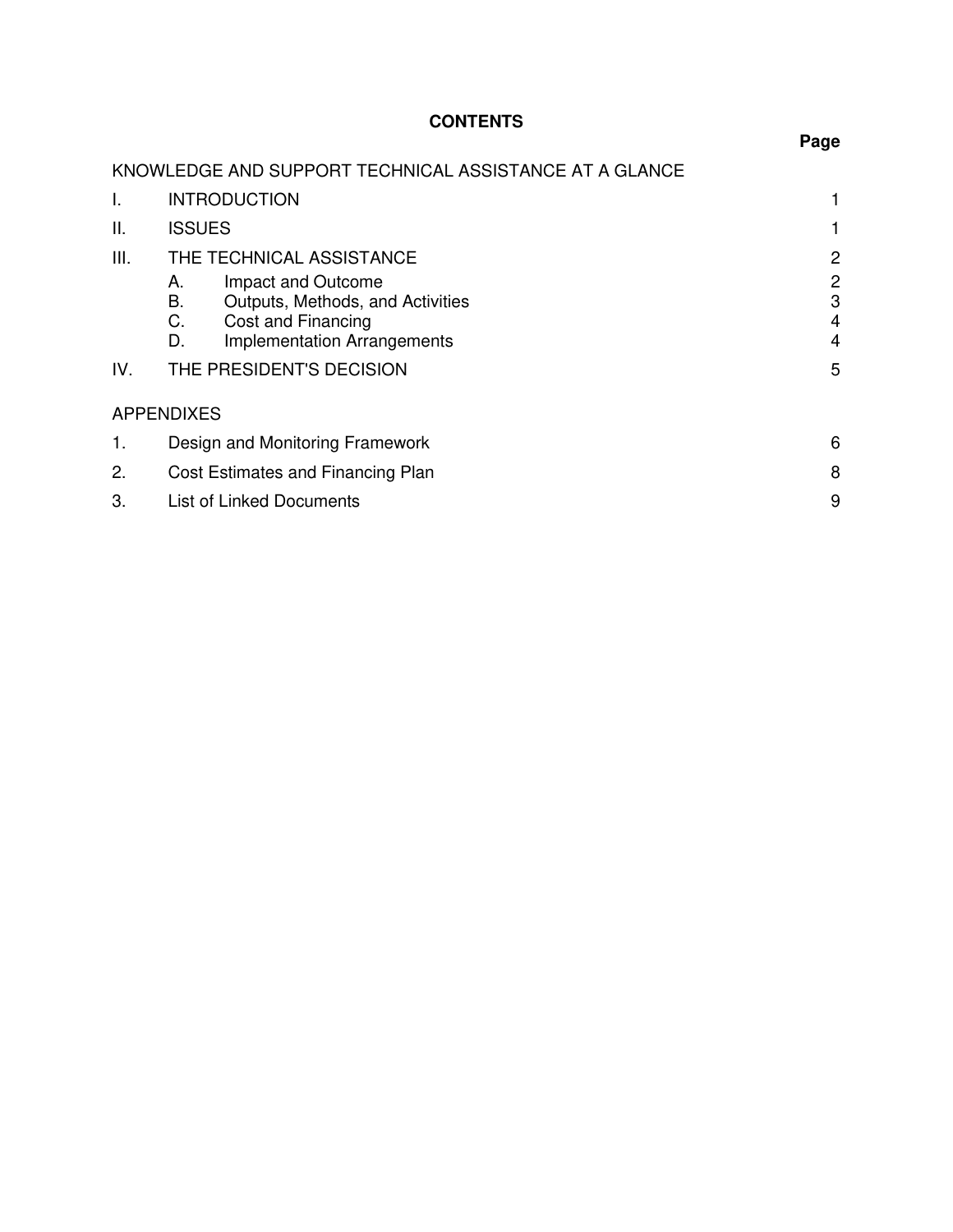#### **KNOWLEDGE AND SUPPORT TECHNICAL ASSISTANCE AT A GLANCE**

| 1. | <b>Basic Data</b>                           |                                                                  |                                 |                                        | Project Number: 55118-001         |       |
|----|---------------------------------------------|------------------------------------------------------------------|---------------------------------|----------------------------------------|-----------------------------------|-------|
|    | <b>Project Name</b>                         | South Caucasus Gateways                                          | <b>Department/Division</b>      |                                        | <b>CWRD/CWRC</b>                  |       |
|    |                                             |                                                                  |                                 |                                        |                                   |       |
|    | <b>Nature of Activity</b>                   | <b>Policy Advice</b>                                             | <b>Executing Agency</b>         |                                        | Asian Development Bank            |       |
|    | <b>Modality</b>                             | Regular                                                          |                                 |                                        |                                   |       |
|    | Country                                     | REG (ARM, AZE, GEO)                                              |                                 |                                        |                                   |       |
|    |                                             |                                                                  |                                 |                                        |                                   |       |
| 2. | <b>Sector</b>                               | Subsector(s)                                                     |                                 |                                        | <b>ADB Financing (\$ million)</b> |       |
| ℐ  | Transport                                   | Multimodal logistics                                             |                                 |                                        |                                   | 0.15  |
|    |                                             | Transport policies and institutional development                 |                                 |                                        |                                   | 0.15  |
|    | Agriculture, natural                        | Agro-industry, marketing, and trade                              |                                 |                                        |                                   | 0.15  |
|    | resources and rural                         |                                                                  |                                 |                                        |                                   |       |
|    | development                                 |                                                                  |                                 |                                        |                                   |       |
|    | Industry and trade                          | Industry and trade sector development                            |                                 |                                        |                                   | 0.15  |
|    |                                             | Trade and services                                               |                                 |                                        |                                   | 0.15  |
|    |                                             |                                                                  |                                 |                                        | <b>Total</b>                      | 0.75  |
|    | 3. Operational Priorities                   |                                                                  |                                 | <b>Climate Change Information</b>      |                                   |       |
| ✔  | Accelerating progress in gender equality    |                                                                  |                                 | GHG Reductions (tons per annum)        |                                   | 0.000 |
| ✔  |                                             | Promoting rural development and food security                    |                                 | Climate Change impact on the Project   |                                   | Low   |
|    |                                             |                                                                  |                                 |                                        |                                   |       |
| ✔  |                                             | Strengthening governance and institutional capacity              | <b>ADB Financing</b>            |                                        |                                   |       |
| ◢  |                                             | Fostering regional cooperation and integration                   | Adaptation (\$ million)         |                                        |                                   | 0.00  |
|    |                                             |                                                                  | Mitigation (\$ million)         |                                        |                                   | 0.00  |
|    |                                             |                                                                  |                                 |                                        |                                   |       |
|    |                                             |                                                                  | Cofinancing                     |                                        |                                   |       |
|    |                                             |                                                                  | Adaptation (\$ million)         |                                        |                                   | 0.00  |
|    |                                             |                                                                  | Mitigation (\$ million)         |                                        |                                   | 0.00  |
|    | <b>Sustainable Development Goals</b>        |                                                                  |                                 | <b>Gender Equity and Mainstreaming</b> |                                   |       |
|    | SDG 1.a                                     |                                                                  |                                 | Some gender elements (SGE)             |                                   | ℐ     |
|    | SDG 5.c                                     |                                                                  |                                 |                                        |                                   |       |
|    | SDG 8.2, 8.9                                |                                                                  | <b>Poverty Targeting</b>        |                                        |                                   |       |
|    | SDG 9.1, 9.3                                |                                                                  | General Intervention on Poverty |                                        | ∕                                 |       |
|    | SDG 11.6                                    |                                                                  |                                 |                                        |                                   |       |
|    | 4. Risk Categorization                      | Low                                                              |                                 |                                        |                                   |       |
| 5. | <b>Safeguard Categorization</b>             | Safeguard Policy Statement does not apply                        |                                 |                                        |                                   |       |
| 6. | <b>Financing</b>                            |                                                                  |                                 |                                        |                                   |       |
|    | <b>Modality and Sources</b>                 |                                                                  |                                 |                                        | <b>Amount (\$ million)</b>        |       |
|    | <b>ADB</b>                                  |                                                                  |                                 |                                        |                                   | 0.75  |
|    |                                             | Knowledge and Support technical assistance: Technical Assistance |                                 |                                        |                                   | 0.75  |
|    | <b>Special Fund</b>                         |                                                                  |                                 |                                        |                                   |       |
|    | Cofinancing                                 |                                                                  |                                 |                                        |                                   | 0.00  |
|    | None                                        |                                                                  |                                 |                                        |                                   | 0.00  |
|    | Counterpart                                 |                                                                  |                                 |                                        |                                   | 0.00  |
|    | None                                        |                                                                  |                                 |                                        |                                   | 0.00  |
|    | <b>Total</b>                                |                                                                  |                                 |                                        |                                   | 0.75  |
|    |                                             |                                                                  |                                 |                                        |                                   |       |
|    | <b>Currency of ADB Financing: US Dollar</b> |                                                                  |                                 |                                        |                                   |       |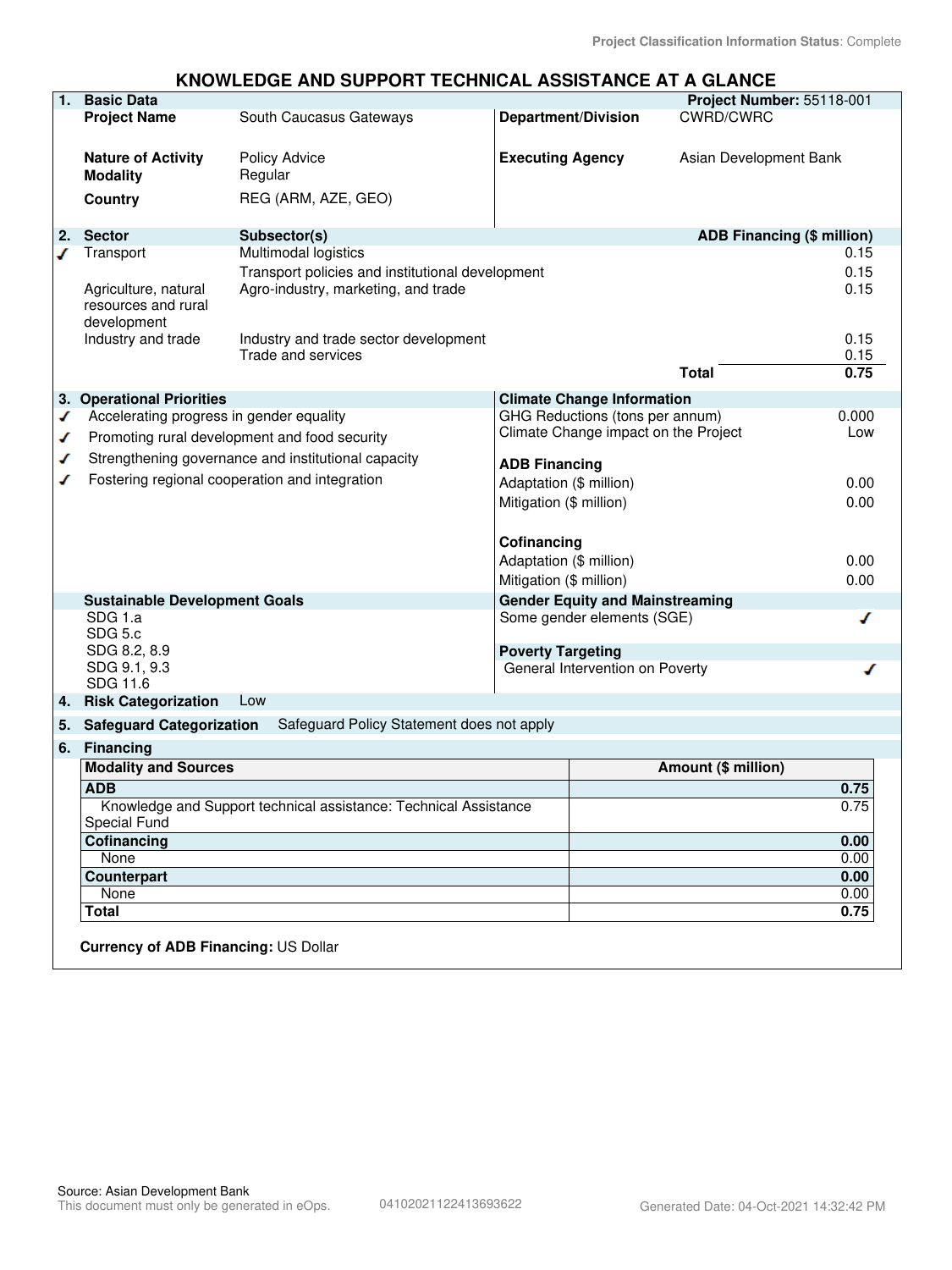#### **I. INTRODUCTION**

1. The regional knowledge and support technical assistance (TA) facilitates the development of a regional cooperation approach to unleash the economic potential of the South Caucasus region—comprising Armenia, Azerbaijan, and Georgia—by reopening gateways following the 2020 Armenia–Azerbaijan ceasefire.<sup>1</sup> The South Caucasus Regional Cooperation Approach (SCRCA) will assess the benefits of economic cooperation within and beyond the region, amidst political uncertainties. The approach will provide options to identify and optimize international and domestic gateways and provide a roadmap for the region to regain its historical significance in trade and transit. Historical transport routes have been blocked because of divided land and closed border crossing points resulting in high costs for trade and reducing the competitiveness of the region's exports.<sup>2</sup> New gateways can yield considerable economic benefits for the region and hence support the political peacebuilding process.

2. The TA is aligned with the Strategy 2030 of the Asian Development Bank's (ADB), $3$  as well as with the Operational Plan for Regional Cooperation and Integration 2019–2024. $4$  The TA $^5$ is also aligned with ADB's country partnership strategies for Armenia, Azerbaijan, and Georgia. $^6$ 

#### **II. ISSUES**

3. The South Caucasus region can serve as a transport hub between Asia and Europe, but cooperation between the countries is a precondition for realizing this potential. South Caucasus gateways compete with other transport routes and only the fastest and least expensive routes will attract significant transport flows. All three countries have made considerable efforts to improve soft and hard trade infrastructure—including investments to reduce travel time and facilitate trade—and to align with international integration initiatives. However, the region would benefit from improved connections. Armenia could benefit from reopened road and rail connections from its southern territories to Yerevan and Iran, through Azerbaijan's exclave Nakhichevan. Azerbaijan would benefit from direct road or rail connections to Nakhichevan—through southern Armenia—and further to Turkey and Iran. Open transport gateways could improve the region's tourism potential.

4. The SCRCA will leverage the region's investments, trade facilitation efforts, and interregional transport gateways to provide trade, transit, and value-added manufacturing development for Armenia, Azerbaijan, and Georgia. The approach will be sensitive to political realities, consider the status of existing transport infrastructure, help maximize benefits from trade agreements, support the diversification of exports through lower transport costs, and enhance

<sup>1</sup> Following the ceasefire between Armenia and Azerbaijan signed on 9 November 2020, the two countries have committed to unblocking all transport and economic links in the region and to reviving the transport link from Baku, through southern Armenia, to Azerbaijan's exclave Nakhichevan.

 $2$  Unresolved conflicts in the region leave borders between Armenia and Azerbaijan and Armenia and Turkey closed. This divides Azerbaijan from its exclave Nakhichevan and requires that trade, travel, and transit between Turkey and the South Caucasus region take place only through Georgia or by air.

<sup>3</sup> ADB. 2018. *[Strategy 2030: Achieving a Prosperous, Inclusive, Resilient, and Sustainable Asia and the Pacific](https://www.adb.org/sites/default/files/institutional-document/435391/strategy-2030-main-document.pdf)*. Manila. The four Operational Priorities that the TA is aligned with are: accelerating progress in gender equality, promoting rural development and food security, strengthening governance and institutional capacity, and fostering regional cooperation and integration.

<sup>4</sup> ADB. 2019. *[Operational Priority 7: Fostering Regional Cooperation and Integration 2019](https://www.adb.org/documents/strategy-2030-op7-regional-cooperation-integration)–2024*. Manila.

<sup>&</sup>lt;sup>5</sup> The TA first appeared in the business opportunities section of ADB's website on 29 June 2021.

<sup>6</sup> ADB. 2019. *Country Partnership Strategy: Armenia, 2019‒2023─[Fostering Inclusive, Diversified, and Transformative](https://www.adb.org/sites/default/files/institutional-document/540146/cps-arm-2019-2023.pdf)  [Growth](https://www.adb.org/sites/default/files/institutional-document/540146/cps-arm-2019-2023.pdf)*. Manila. ADB. 2019. *[Country Partnership Strategy: Azerbaijan, 2019](https://www.adb.org/sites/default/files/institutional-document/510266/cps-aze-2019-2023.pdf)‒2023─Promoting Diversified and [Inclusive Growth](https://www.adb.org/sites/default/files/institutional-document/510266/cps-aze-2019-2023.pdf)*. Manila. ADB. 2019. *[Country Partnership Strategy: Georgia, 2019](https://www.adb.org/sites/default/files/institutional-document/521601/cps-geo-2019-2023.pdf)‒2023─Developing Caucasus's [Gateway to the World](https://www.adb.org/sites/default/files/institutional-document/521601/cps-geo-2019-2023.pdf)*. Manila.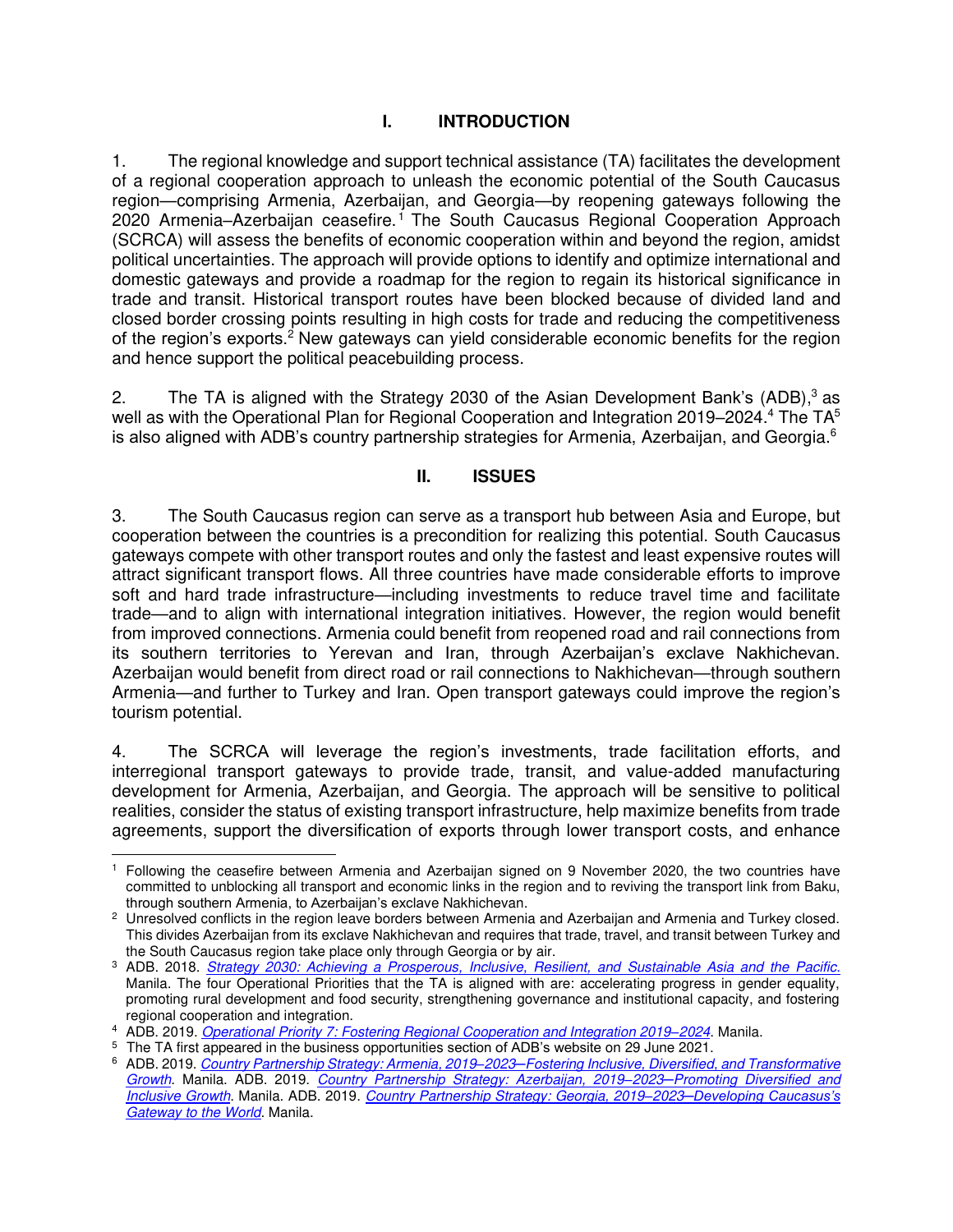value addition in the region.<sup>7</sup> The approach will also assess new tourism opportunities through reopened routes within the region and connections with neighboring countries.

5. The TA will be aligned with and built upon completed or ongoing work under ADB's TA projects for (i) Analysis of Economic Opportunities Associated with Armenia's New Trade Regime which analyzes tariff policy changes in Armenia, <sup>8</sup> (ii) Transport and Trade Facilitation Strategy, 2020–2024 which supports the preparation and initial implementation of the strategy,  $9$  (iii) Partnership with the Private Sector for Sustainable Trade Facilitation Results in the Central Asia Regional Economic Cooperation Program (CAREC), which aims to strengthen partnerships between private and public stakeholders in CAREC countries, <sup>10</sup> (iv) Supporting Economic Corridor Development in Armenia and Georgia to Enhance Trade and Competitiveness which assesses options to implement an economic corridor between Armenia and Georgia,<sup>11</sup> and (v) Facilitation of Regional Transit Trade in CAREC, which piloted the CAREC Advanced Transit System in Azerbaijan and Georgia, as well as other CAREC TA projects.<sup>12</sup> The TA will provide the economic framework to discover and develop regional manufacturing value chains that are being developed under ADB's TA for Supporting Economic Corridor Development in Armenia and Georgia (footnote 11) and complement its work by conceptualizing regional food value chains. The TA will also benefit from the work under ADB's TA for Transport and Trade Facilitation Strategy (footnote 9) which assesses the feasibility of opening previously closed transport routes.

6. The coronavirus disease (COVID-19) pandemic has hit the region hard with sickness, loss of life, and economic contraction. The pandemic has been an unprecedented shock and has had a significant impact on global and regional supply chains, trade, tourism, remittances, and other financial flows. The pandemic has highlighted the importance of regional cooperation, including through financial assistance, sharing of best practices and joint actions to contain the spread of the virus. Vaccines are gradually becoming available in 2021 to support the economic recovery. Stronger regional cooperation in South Caucasus is critical to sustain this recovery and put the countries on a higher growth path.

#### **III. THE TECHNICAL ASSISTANCE**

#### **A. Impact and Outcome**

7. This regional TA supports Armenia, Azerbaijan, and Georgia to develop the SCRCA to maximize the benefits of economic cooperation and leverage the region's geostrategic importance by opening transit and trade routes and developing value-added exports through regional value chains. The new gateways will allow higher trade turnover that will reduce unit costs of both exports (improving their price competitiveness) and imports (reducing overall price levels for the

 $7$  The region is also an important energy hub because of the South Caucasus Pipeline, which transports natural gas from Baku (Shah Deniz gas field), through Georgia to Turkey, and runs parallel to the Baku–Tbilisi–Ceyhan oil pipeline.

<sup>8</sup> ADB. 2018. *Technical Assistance to Armenia for Analysis of Economic Opportunities Associated with Armenia's New Trade Regime.* Manila (TA 9698-ARM).

<sup>9</sup> ADB. 2019. *[Technical Assistance to Armenia for Transport and Trade Facilitation Strategy, 2020](https://www.adb.org/projects/52353-001/main)–2040*. Manila (TA 9793-ARM).

<sup>10</sup> ADB. 2019. *[Technical Assistance for Partnership with the Private Sector for Sustainable Trade Facilitation Results](https://www.adb.org/projects/53177-001/main)  [in the Central Asia Regional Economic Cooperation Program](https://www.adb.org/projects/53177-001/main)*. Manila (TA 9832-REG). The CAREC member countries are Afghanistan*,* Azerbaijan*,* People's Republic of China*,* Georgia, Kazakhstan*,* Kyrgyz Republic*,* Mongolia, *Pakistan*, Tajikistan, Turkmenistan, and Uzbekistan.

<sup>11</sup> ADB. 2020. *[Technical Assistance for Supporting Economic Corridor Development in Armenia and Georgia to](https://www.adb.org/projects/54232-001/main)  [Enhance Trade and Competitiveness](https://www.adb.org/projects/54232-001/main)*. Manila (TA 6589-REG).

<sup>12</sup> ADB. 2013. *[Technical Assistance for Facilitation of Regional Transit Trade in Central Asia Regional Economic](https://www.adb.org/projects/46026-001/main)  [Co](https://www.adb.org/projects/46026-001/main)operation*. Manila (TA 8586-REG).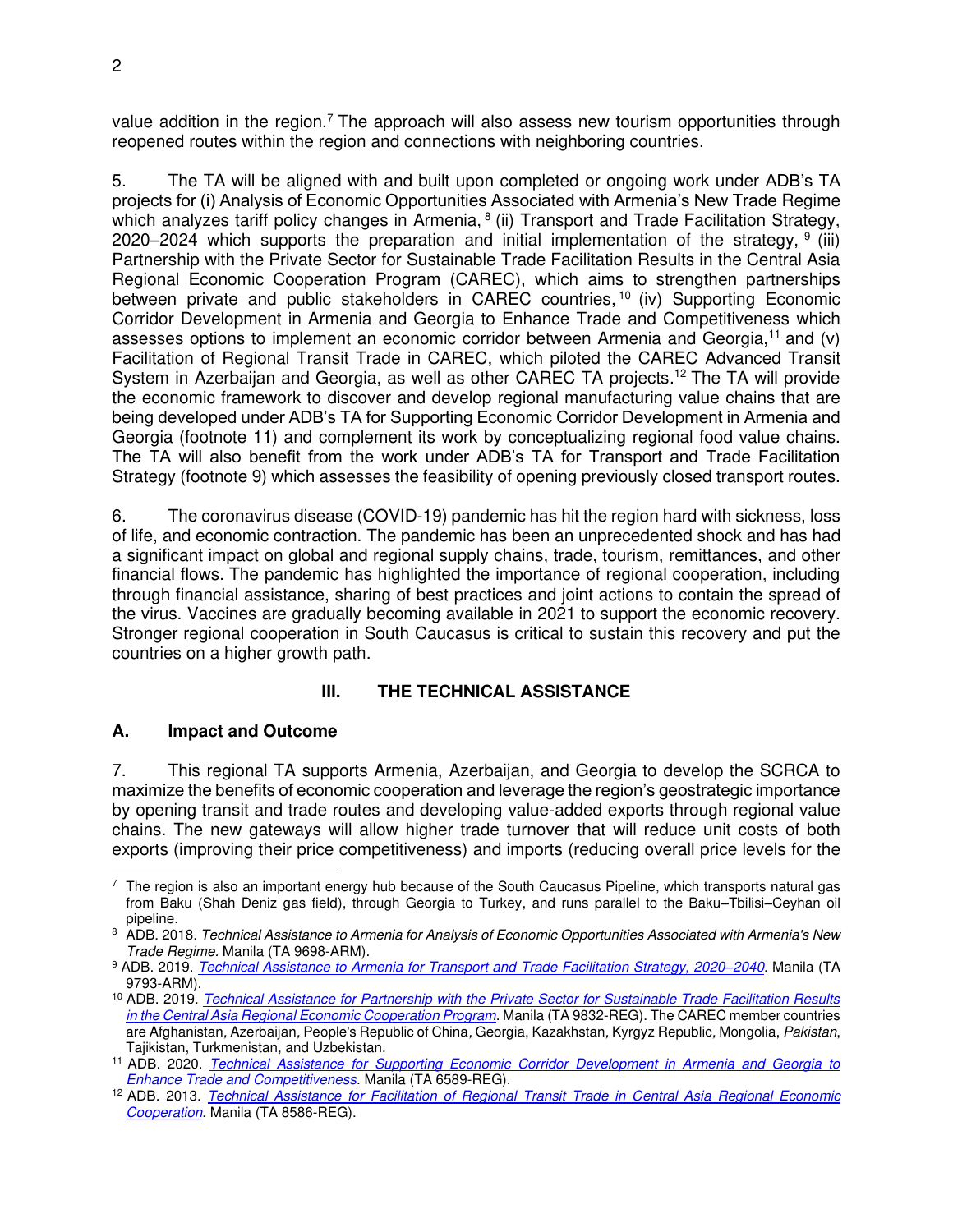countries in the region). New trade routes will help reduce trade risks in the region and increase the feasibility of transformative infrastructure investments. The benefits of increased regional integration will also reduce political risks by increasing the costs of segregation.

8. The TA is focused on (i) assessments of the regional potential for developing agro-food value chains, joint tourism initiatives, multi-modal transport routes, and the comparative advantage of exports prepared within political economy considerations; and (ii) the formulation of an SCRCA to assess the benefits of economic cooperation within and across the region amid political uncertainties.

9. The TA is aligned with the following impact: understanding and commitment of Caucasus countries with a shared vision for the South Caucasus Gateway improved.<sup>13</sup> The TA will have the following outcome: trade among Armenia, Azerbaijan, Georgia, and their neighbors increased.<sup>14</sup>

#### **B. Outputs, Methods, and Activities**

10. **Output 1: Potential for trade, transit, regional value chains and free trade agreements assessed within political economy considerations.** Assessments on the regional potential for developing agro-food value chains, joint tourism initiatives, multimodal transport routes, and the comparative advantage of exports will be prepared to gauge the trade and transit potential for relevant commodities, including food and agricultural goods, corresponding multimodal transport options, and the opportunity for establishing regional value chains and free trade agreements. Opening transport corridors promises significant economic gains for the South Caucasus region by reducing the cost of transit trade thus improving export price-competitiveness and lowering the costs of imports. Advancing regional agro-food value chains in South Caucasus aims to promote food security, increase value addition to export products, and expand productive capabilities to support structural transformation. The assessments will also scope the tourism potential of newly opened gateways, while also considering reopening gateways, changed preferences resulting from COVID-19, and national tourism strategies in Armenia, Azerbaijan, and Georgia. The outputs will consider political economy, environment, climate change adaptation and mitigation, and gender.

11. **Output 2: South Caucasus Regional Cooperation Approach developed.** Based on output 1, the SCRCA 2022–2026 will be developed to help unleash the economic potential of the South Caucasus region. The approach will provide options to identify and optimize international and domestic gateways and provide a roadmap for the region to regain its historical significance in trade and transit. The SCRCA will scope options for regional cooperation, new transport routes within and across the region, and opportunities for joint participation in regional cooperation programs and customs or trade agreements. The approach will include an investment plan to help prioritize investments that will attract regional transit trade, in cooperation with development partners. The SCRCA's design and implementation will be prepared in dialogue with private and civil society representatives to ensure the engagement and ownership of stakeholders.

<sup>&</sup>lt;sup>13</sup> The TA impact is defined in line with ADB's country partnership strategies for Armenia, Azerbaijan, and Georgia.

<sup>&</sup>lt;sup>14</sup> The design and monitoring framework is in Appendix 1.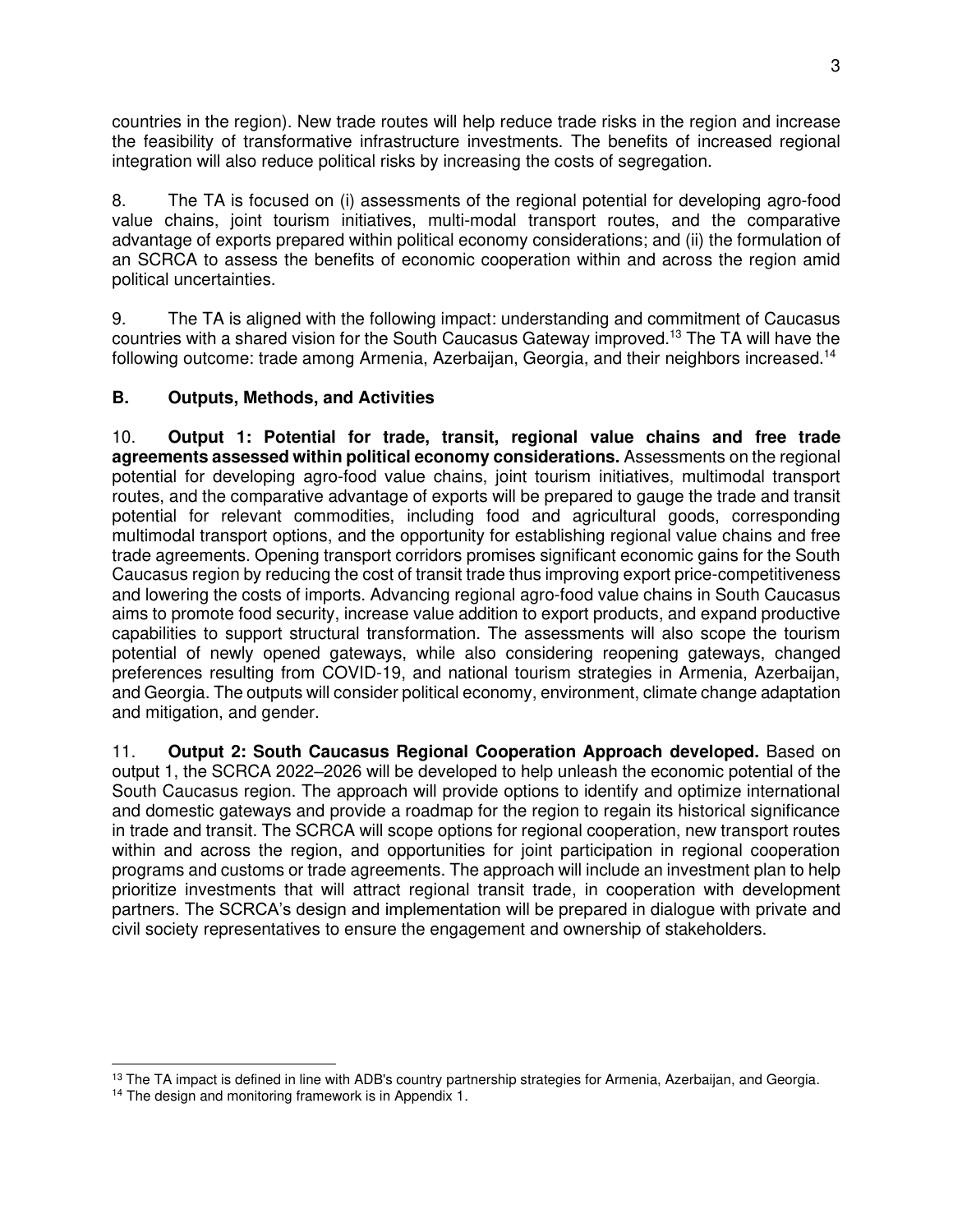#### **C. Cost and Financing**

12. The TA is estimated to cost \$750,000, which will be financed on a grant basis by ADB's Technical Assistance Special Fund (TASF-other sources). The key expenditure items are listed in Appendix 2.

13. The governments of Armenia, Azerbaijan, and Georgia will provide counterpart support in the form of counterpart staff, office space and supplies, required study materials, information, data, and other in-kind contributions.

#### **D. Implementation Arrangements**

14. ADB will administer the TA. The Regional Cooperation and Operations Coordination Division of ADB's Central and West Asia Department will implement the TA in close coordination with the Armenia Resident Mission, the Azerbaijan Resident Mission, and the Georgia Resident Mission, and other operations and knowledge departments. Throughout the implementation period of the TA, the project team will prioritize sensitive and careful communication with all counterparts and stakeholders, guided by a communication plan. The TA will be implemented over 27 months (October 2021–December 2023). The TA is categorized *low risk* as none of the criteria for a complex rating apply, as defined in para. 11 of the staff instructions on business processes for knowledge and support TA. Implementation arrangements are summarized in the table.

| <b>Aspects</b>                   | <b>Arrangements</b>                                               |                                                                     |           |  |
|----------------------------------|-------------------------------------------------------------------|---------------------------------------------------------------------|-----------|--|
| Indicative implementation period | October 2021-December 2023                                        |                                                                     |           |  |
| Executing agency                 | ADB                                                               |                                                                     |           |  |
| Implementing agencies            | CWRC; Armenia, Azerbaijan, and Georgia resident missions          |                                                                     |           |  |
| Consultants                      | To be engaged and selected by ADB to work in Armenia, Azerbaijan, |                                                                     |           |  |
|                                  | and Georgia                                                       |                                                                     |           |  |
|                                  | Firm: Single                                                      | Revealed comparative advantage                                      | \$98,000  |  |
|                                  | source selection                                                  | assessment                                                          |           |  |
|                                  | Individual                                                        | International expertise (32 person-                                 | \$370,000 |  |
|                                  | selection                                                         | months)                                                             |           |  |
|                                  | Individual                                                        | National expertise (18 person-                                      | \$122,000 |  |
|                                  | selection                                                         | months)                                                             |           |  |
| Disbursement                     |                                                                   | Disbursement of TA resources will follow ADB's Technical Assistance |           |  |
|                                  | Disbursement Handbook (2020, as amended from time to time).       |                                                                     |           |  |

#### **Implementation Arrangements**

ADB = Asian Development Bank, CWRC = Regional Cooperation and Operations Coordination Division, CWRD = Central and West Asia Department, TA = technical assistance. Source: Asian Development Bank.

15. **Consulting services.** A total of 50 person-months of individual consulting services (9 international consultants for 32 person-months and 6 national consultants for 18 person-months) will be provided using mostly lumpsum or output-based contracts. A firm will be engaged through single source selection, given the limited availability of expertise on revealed comparative advantage assessments and access to the respective databases and methodology. Resource persons may be contracted to support the assessments. Given the uncertain regional geo-political context, it is important that the TA be implemented flexibly and in close cooperation with the participating governments. Therefore, the engagement of consultants (individual or firm), terms of reference, duration, and schedule of TA inputs will be adjusted as necessary over the implementation period to meet capacity building needs and to ensure TA funds are used in a cost-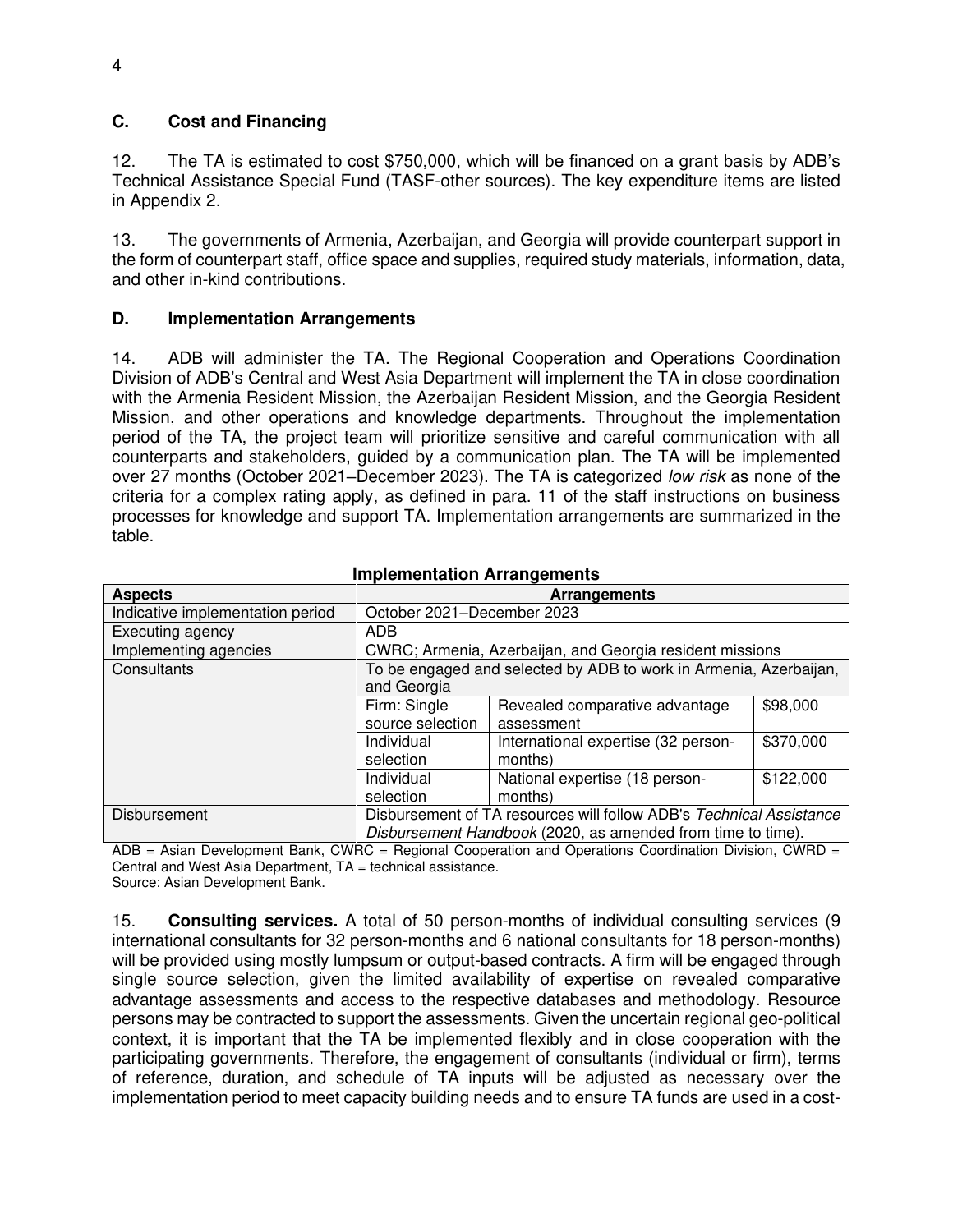effective manner. ADB will engage the consultants (individual and firm) following the ADB Procurement Policy (2017, as amended from time to time) and its associated project administration instructions and/or staff instructions.<sup>15</sup>

#### **IV. THE PRESIDENT'S DECISION**

16. The President, acting under the authority delegated by the Board, has approved the provision of technical assistance not exceeding the equivalent of \$750,000 on a grant basis for South Caucasus Gateways, and hereby reports this action to the Board.

<sup>&</sup>lt;sup>15</sup> Terms of Reference for Consultants (accessible from the list of linked documents in Appendix 3).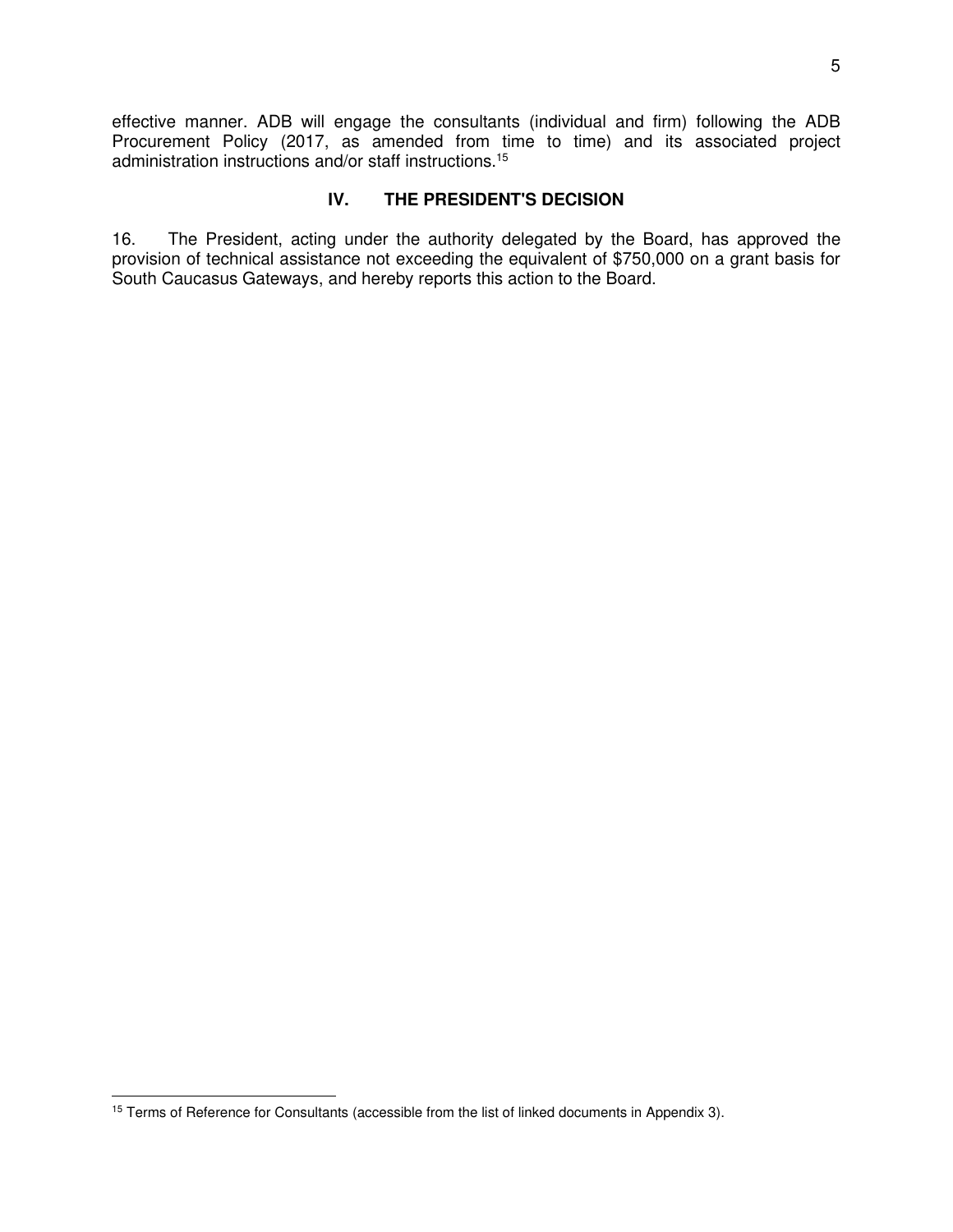### **DESIGN AND MONITORING FRAMEWORK**

# **Impact the TA is Aligned with**

Understanding and commitment of Caucasus countries with a shared vision for the South Caucasus Gateway improved a

| <b>Results Chain</b>                                                                                                                                                        | <b>Performance Indicators</b>                                                                                                                                                                                                                                                                                                                                                                                                                                                                                                                                                                                                                                                                                         | <b>Data Sources and</b><br><b>Reporting Mechanisms</b>                                       | <b>Risks and Critical</b><br><b>Assumptions</b>                                                                                                                                                                                                            |
|-----------------------------------------------------------------------------------------------------------------------------------------------------------------------------|-----------------------------------------------------------------------------------------------------------------------------------------------------------------------------------------------------------------------------------------------------------------------------------------------------------------------------------------------------------------------------------------------------------------------------------------------------------------------------------------------------------------------------------------------------------------------------------------------------------------------------------------------------------------------------------------------------------------------|----------------------------------------------------------------------------------------------|------------------------------------------------------------------------------------------------------------------------------------------------------------------------------------------------------------------------------------------------------------|
| <b>Outcome</b><br>Trade among<br>Armenia,<br>Azerbaijan,<br>Georgia, and their<br>neighbors<br>increased                                                                    | By 2024:<br>a. Cumulative re-exports of<br>goods from Armenia,<br>Azerbaijan, and Georgia<br>increased by 5%.<br>(2020 baseline: \$164 million)<br>(OP 7.2.1)                                                                                                                                                                                                                                                                                                                                                                                                                                                                                                                                                         | a. UN Comtrade<br>database<br>(https://comtrade.un.org/)                                     | R: Lack of<br>commitment to adopt<br>suggested actions<br>from the TA<br>R: Geo-political<br>uncertainties or<br>outbreak of fresh<br>hostilities derail the<br>processing and<br>implementation of the<br>TA.<br>R: Security risks<br>hamper trade growth |
| <b>Outputs</b><br>1. Potential for<br>trade, transit,<br>regional value<br>chains and free<br>trade agreements<br>within political<br>economy<br>considerations<br>assessed | By 2023:<br>1a. Assessment on regional<br>agro-food value chains<br>prepared and submitted to<br>government counterparts.<br>$(2021)$ baseline: 0)<br>(OP 7.2.1, OP 6.1.3)<br>1b. Assessment on joint<br>tourism initiatives and their<br>potential employment impact<br>for women, prepared and<br>submitted to government<br>counterparts.<br>(2021 baseline: 0)<br>(OP 7.1.4)<br>1c. Assessment on<br>multimodal transport routes<br>prepared and submitted to<br>government counterparts.<br>$(2021)$ baseline: 0)<br>(OP 7.1.4, OP 6.1.3)<br>1d. Assessment on the<br>comparative advantage of<br>exports prepared and<br>submitted to government<br>counterparts.<br>(2021 baseline: 0)<br>(OP 7.2.1, OP 6.1.3) | 1a-1d. Cover letter for<br>submission of final<br>assessments to<br>government counterparts. | R: Political risk of<br>changed government<br>priorities.                                                                                                                                                                                                  |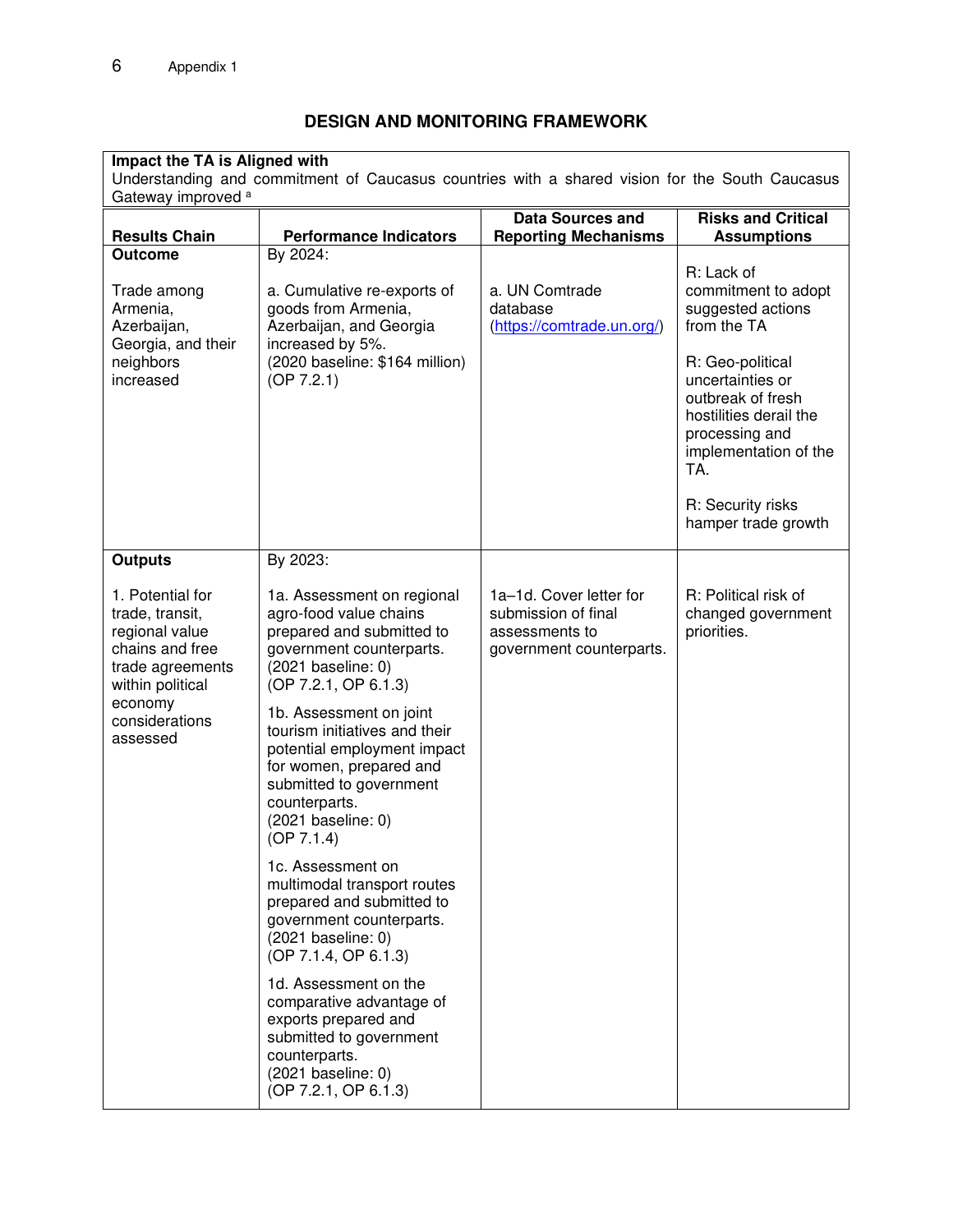|                                                                                               |                                                                                                                                                                                                                                                                        | Data Sources and                                                     | <b>Risks and Critical</b>                                                      |
|-----------------------------------------------------------------------------------------------|------------------------------------------------------------------------------------------------------------------------------------------------------------------------------------------------------------------------------------------------------------------------|----------------------------------------------------------------------|--------------------------------------------------------------------------------|
| <b>Results Chain</b><br>2. South Caucasus<br>Regional<br>Cooperation<br>Approach<br>developed | <b>Performance Indicators</b><br>2. South Caucasus Regional<br>Cooperation Approach report,<br>including specific<br>opportunities for women and<br>other vulnerable groups,<br>submitted to government<br>counterparts.<br>(2021 baseline: 0)<br>(OP 7.1.4 and 7.2.4) | <b>Reporting Mechanisms</b><br>2. Cover letter to the<br>governments | <b>Assumptions</b><br>R: Political risk of<br>changed government<br>priorities |
|                                                                                               |                                                                                                                                                                                                                                                                        |                                                                      |                                                                                |

#### **Key Activities with Milestones**

- **1. Potential for trade, transit, regional value chains and free trade agreements within political economy considerations assessed.**
- 1.1 Recruit and mobilize consultants (Q3 2021–Q2 2022)
- 1.2 Prepare a communication plan (Q3 2021)
- 1.3 Prepare the assessments in close consultations with the private sector and representative civil society organizations (Q3 2021–Q4 2022)
- 1.4 Review and conduct consultation workshops to finalize the assessments (Q1 2023)
- 1.5 Conduct dissemination seminar (Q2 2023)

#### **2. South Caucasus Regional Cooperation Approach developed.**

- 2.1 Recruit and mobilize consultants (Q1 2023)
- 2.2 Review output 1 for incorporation into the cooperation approach (Q1–Q2 2023)
- 2.3 Prepare the approach in close cooperation with government counterparts (Q2–Q3 2023)
- 2.4 Conduct dissemination seminar (Q4 2023)

#### **Inputs**

ADB: \$750,000 (TASF-other sources)

Note: The governments of Armenia, Azerbaijan, and Georgia will provide counterpart support in the form of counterpart staff, office space and supplies, required study materials, information, data, and other in-kind contributions.

ADB = Asian Development Bank, OP = operational priority, Q = quarter, RCIF = Regional Cooperation and Integration Fund, TA = technical assistance, TASF = Technical Assistance Special Fund, UN Comtrade = United Nations International Trade Statistics Database.

<sup>a</sup> TA defined in line with ADB. 2019. *[Country Partnership Strategy: Armenia, 2019](https://www.adb.org/sites/default/files/institutional-document/540146/cps-arm-2019-2023.pdf)*–2023<sup>—</sup> Fostering Inclusive, *[Diversified, and Transformative Growth](https://www.adb.org/sites/default/files/institutional-document/540146/cps-arm-2019-2023.pdf)*. Manila; ADB. 2019. *[Country Partnership Strategy: Azerbaijan, 2019](https://www.adb.org/sites/default/files/institutional-document/510266/cps-aze-2019-2023.pdf)‒2023* ─*[Promoting Diversified and Inclusive Growth](https://www.adb.org/sites/default/files/institutional-document/510266/cps-aze-2019-2023.pdf)*. Manila; and ADB. 2019. *[Country Partnership Strategy: Georgia, 2019](https://www.adb.org/sites/default/files/institutional-document/521601/cps-geo-2019-2023.pdf)‒ 2023*─*[Developing Caucasus's Gateway to the World](https://www.adb.org/sites/default/files/institutional-document/521601/cps-geo-2019-2023.pdf)*. Manila.

**Contribution to Strategy 2030 Operational Priorities:** 

The expected values and methodological details for all OP indicators to which this TA will contribute results are detailed in Contribution to Strategy 2030 Operational Priorities (accessible from the list of linked documents in Appendix 3). In addition to the OP indicators tagged in the DMF, this TA will contribute results for (i) OP 2.1 Skilled jobs for women generated, and (ii) OP 5.2.3 Agribusinesses integrating farmers in efficient value chains. Source: Asian Development Bank.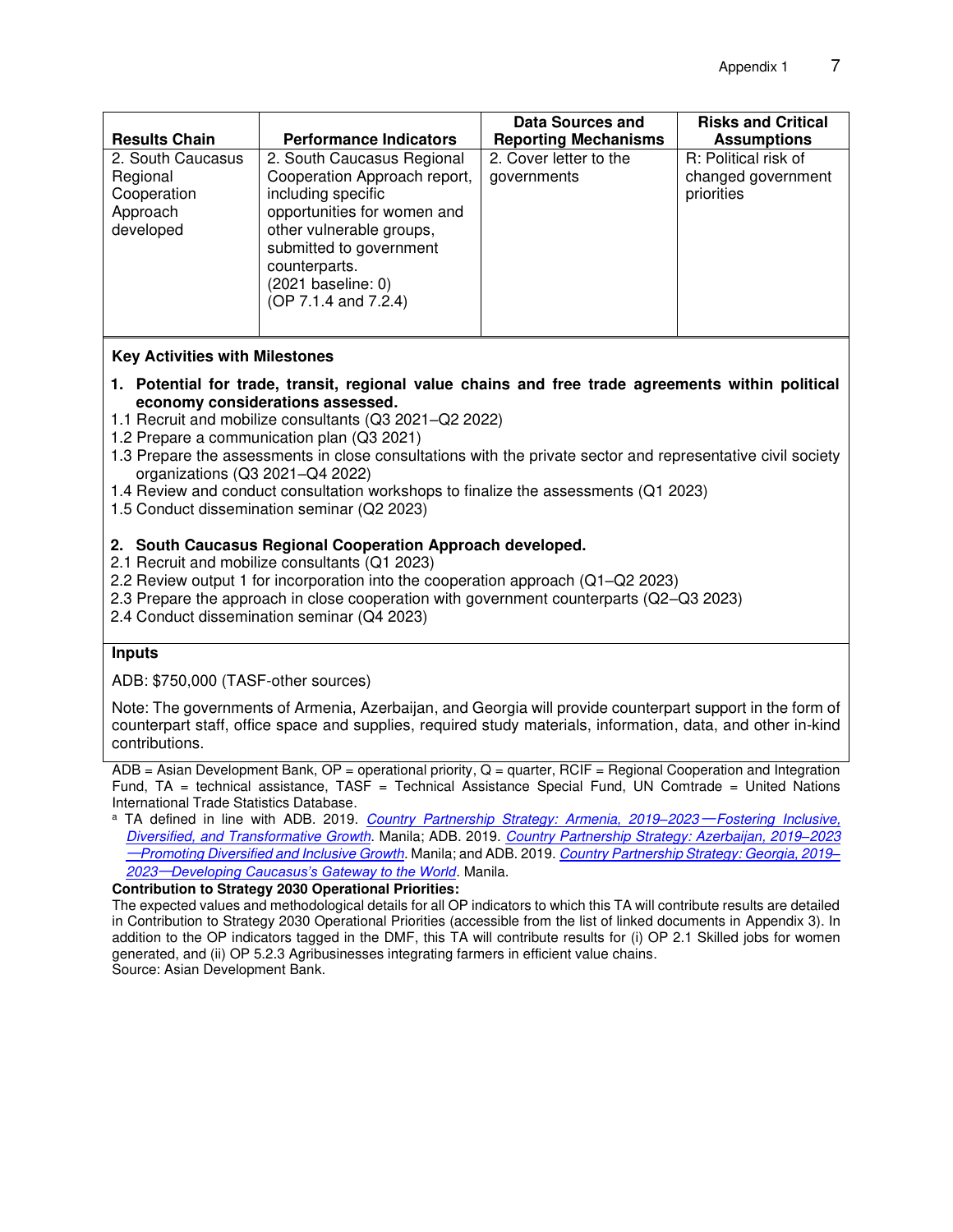#### **COST ESTIMATES AND FINANCING PLAN**

(\$'000)

| Item |                            |                                                                      | Amount |  |
|------|----------------------------|----------------------------------------------------------------------|--------|--|
|      | A. Asian Development Banka |                                                                      |        |  |
|      |                            | Consultants                                                          |        |  |
|      |                            | a. Remuneration and per diem                                         |        |  |
|      |                            | International consultants                                            | 380.0  |  |
|      |                            | ii.<br>National consultants                                          | 100.0  |  |
|      |                            | b. Out-of-pocket expenditures                                        |        |  |
|      |                            | International and local travel                                       | 90.0   |  |
|      |                            | Reports and communications<br>ii.                                    | 10.0   |  |
|      |                            | iii. Miscellaneous administration and support costs                  | 10.0   |  |
|      | 2.                         | Printed external publications <sup>b</sup>                           | 25.0   |  |
|      | 3.                         | Training, seminars, workshops, forum, and conferences <sup>c</sup>   | 75.0   |  |
|      | 4.                         | Miscellaneous technical assistance administration costs <sup>d</sup> | 20.0   |  |
|      | 5.                         | Contingencies                                                        | 40.0   |  |
|      |                            | Total                                                                | 750.0  |  |

Note: The technical assistance (TA) is estimated to cost \$750,000 from the Asian Development Bank.

a Financed by the Asian Development Bank's Technical Assistance Special Fund (TASF-other sources).

b Printed external publications necessary to achieve outputs 2 and 3. The printed publications will help facilitate discussions and buy-in from the governments of the South Caucasus Regional Approach. The number of copies will not exceed 10,000.

c Including costs for resource person, facilitators, venue rentals, travel costs of ADB staff acting as resource persons, and participants costs, both in-country and out-of-the-country conferences.

<sup>d</sup> Including costs for translation, interpretation, Office 365 licenses, and administrative support staff. Source: Asian Development Bank estimates.